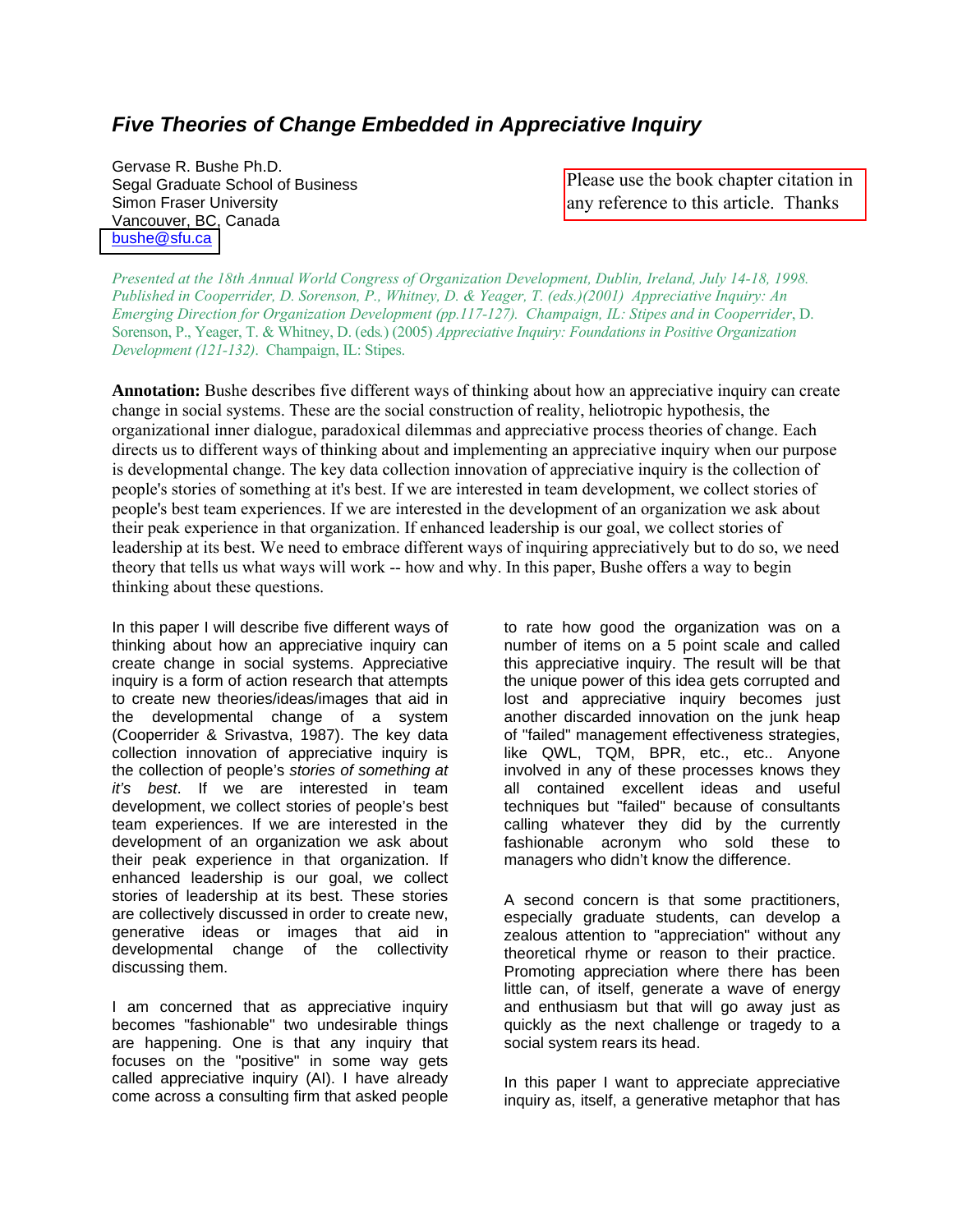led me to new ideas and images of how to change social systems. I do this also to caution against the indiscriminant application of appreciative inquiry, calling for a disciplined and reasoned approach to its use. I believe that AI can be very helpful in the right time and the right place. We need, however, to develop a model of where and when that is. Some people seem to believe that use of appreciative inquiry is more an ideological than practical question, and that its use will always have a positive effect. I strongly question that. From a purely practical standpoint I think researchers and consultants will find that systems full of deeply held and unexpressed resentments will not tolerate an appreciative inquiry until there has been some expression and forgiving of those resentments. From a theoretical perspective there is the question of what happens to negative images and affect if they are "repressed" from collective discussion by a zealous focus on the "positive". Experience from psychoanalysis, sociology and medicine suggest repression usually results in some nasty side effects.

Secondly, we need to embrace different ways of inquiring appreciatively but to do so, we need theory that tells us what ways will work  $-$  how and why. In this paper, I offer a way to begin thinking about both questions, especially the latter. I will first review two key theories of change contained in the writings of Cooperrider: the social construction of reality and the "heliotropic hypothesis". Then I will present three ideas that I have stumbled across in my use of AI: the organization's "inner dialogue", resolving paradoxical dilemmas, and appreciative process. Each directs us to different ways of thinking about and implementing an appreciative inquiry when our purpose is developmental change.

# *Socially Constructing Reality*

Those familiar with AI know that the dominant theoretical rational for AI is post modernist European philosophy (for an excellent summary related to this theory of change see Barrett, Thomas & Hocevar, 1995). From this point of view there is nothing inherently real or true about any social form. All social organization is an arbitrary, social construction. Our ability to create new and better organizations is limited only by our imagination and collective will. Furthermore, language and words are the basic

building blocks of social reality. Rather than seeing language as a passive purveyor of meaning between people, post modernists see language as an active agent in the creation of meaning. As we talk to each other, we are constructing the world we see and think about, and as we change how we talk we are changing that world. From this perspective, theory, especially theory that is encoded in popular words or images, is a powerful force in shaping social organization because we "see what we believe". Creating new and better theories/ideas/images is, therefore, a powerful way of changing organizations. Appreciative inquiry seeks these new images in and among people's best intentions and noblest aspirations, attempting a collective envisioning of what the group could be at its very best.

From the practical standpoint the problem is how do we get people to dream alternative futures together, to envision new patterns of social organization that are better than what they currently have or may ever have individually experienced? My own experience as an OD consultant is that it is very difficult to get a group of people who work together to talk about things they might hope for but have never seen. This is especially true in business organizations which tend to have a culture that values "hard headedness" and devalues "fanciful thinking". It is scary to verbalize those basic human desires for community, love, fealty, making a contribution in an organization where that is not the norm. To talk about "how things could be" when no one has ever actually seen them that way is to open oneself up to ridicule and embarrassment. Indeed, if there is a lot of repressed yearning in the system, anyone who names what is yearned for is sure to be ridiculed and shamed as a defense against experiencing that yearning. About the best one can expect is that people will talk about things they have experienced elsewhere, or read about, since they can defend themselves against ridicule by pointing to places where those noble aspirations and intentions are being lived.

I have found that an appreciative inquiry, where people listen to each other's stories about micro moments in organizational life where the best in us is touched, can create a unique climate for collective dreaming where the forces of ridicule and repression are momentarily suspended. There is something about telling one's story of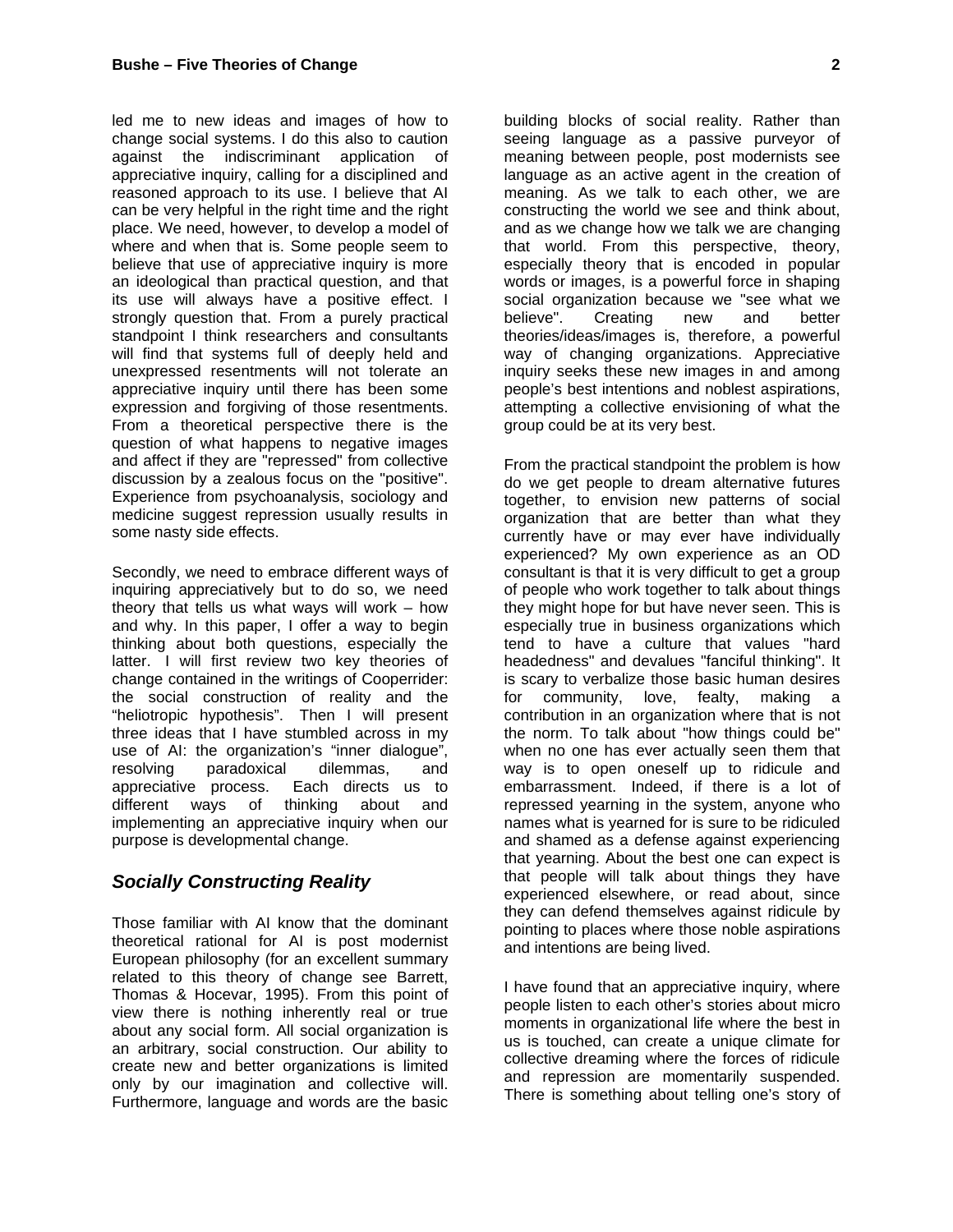"peak" organizational experiences, and listening to others, that can make a group ready to be open about deeply held desires and yearnings. I am sure that there are other factors, beside the AI technique, that are necessary to make this happen (e.g., quality of leadership) but the technique is astounding in the speed with which it can create such a climate in the right place at the right time. Into this climate, then, a different kind of conversation can take place and from that, a different social reality can evolve.

One more point about the social construction of reality. From this point of view means create ends and this is especially true about our means of inquiry. How we go about studying something will impact what we "see" and in some cases, will even create what we then "discover". At the core of appreciative inquiry is "inquiring with the heart". What that means is difficult to describe on paper, a lot easier to teach in practice. For myself it means that before I ask a question or make a statement I locate my consciousness in my heart region and notice how my thoughts and questions are shaped and let those be what I say. In my personal and professional life this has had a consistent, profound, healing effect on my interactions with others. I think it was Jung who said that inquiry with the head only can never heal as the head is concerned with analysis which only serves to cut things up and examine them in parts. The heart, however, is concerned with bringing things together and wholeness and it is from here that inquiry can be healing. Can analytical forms of action research, which cut up an organization or group for analysis, attending to all the "problems" and "deficiencies" (based on the theory of the researcher/consultant) ever hope to really heal a system; to make old wounds go away and add health and vitality to the relationships in that system? I no longer think so. Can appreciative inquiry? If it is carried out with an open heart, I think it can.

More could be said about the social construction of reality theory of change embedded in AI but let me turn to implications of this theory for OD practice. First, it means that the way the inquiry is carried out is very important. Techniques which help to open the hearts of those engaged in the inquiry should aid it. For example, Cooperrider (1996) has talked about the heightened quality of interview data that come from having children interview adults and I think

some of this impact can be explained by the heart opening potential of that. Secondly, this means that the key to creating change in the organization is creating new theories/ideas/images that enter the everyday language of system members. Therefore, both the process of creative ideation and the process of importation of that creativity into popular usage are critical for change. Once we collect the stories, then what? From this perspective the hard work of change begins. I do not think nearly enough about these two processes has been written about.

# *The Heliotropic Hypothesis*

In an intriguing paper Cooperrider (1990) presented his "heliotropic hypothesis" which is that social systems evolve toward the most positive images they hold of themselves. These images are not necessarily conscious in that they may not be discussible by the members of that social system, but nevertheless he argues that such images exist and the more they "affirm" the group the more firmly they hold the group to a pattern of being prescribed by the theory/idea/image the group has of itself at its very best. When these images are out of step with the requirements the social system faces the group will experience itself as dysfunctional and rational attempts to fix itself will not work until the underlying "affirmative image" of the group is changed. Appreciative inquiry, therefore, attempts to create a new and better affirmative image for the social system, one better aligned with the organization's critical contingencies.

Surprisingly, there have been no published attempts to assess the validity of this hypothesis and I will not attempt to argue for or against it here. But it is an important theory of change embedded in AI and as such, has important implications for OD practice. From this point of view the quality of the output of the AI, the affirming image, is all important for its change potential. How this affirming image is constructed needs to be thought about carefully. Does it have to be a managed process or can we trust that the process of AI will itself unfreeze the system so that a better affirmative image will naturally form? If managed, who needs to be involved in generating the image? How do we know when we have a good enough new image? How can we know which images will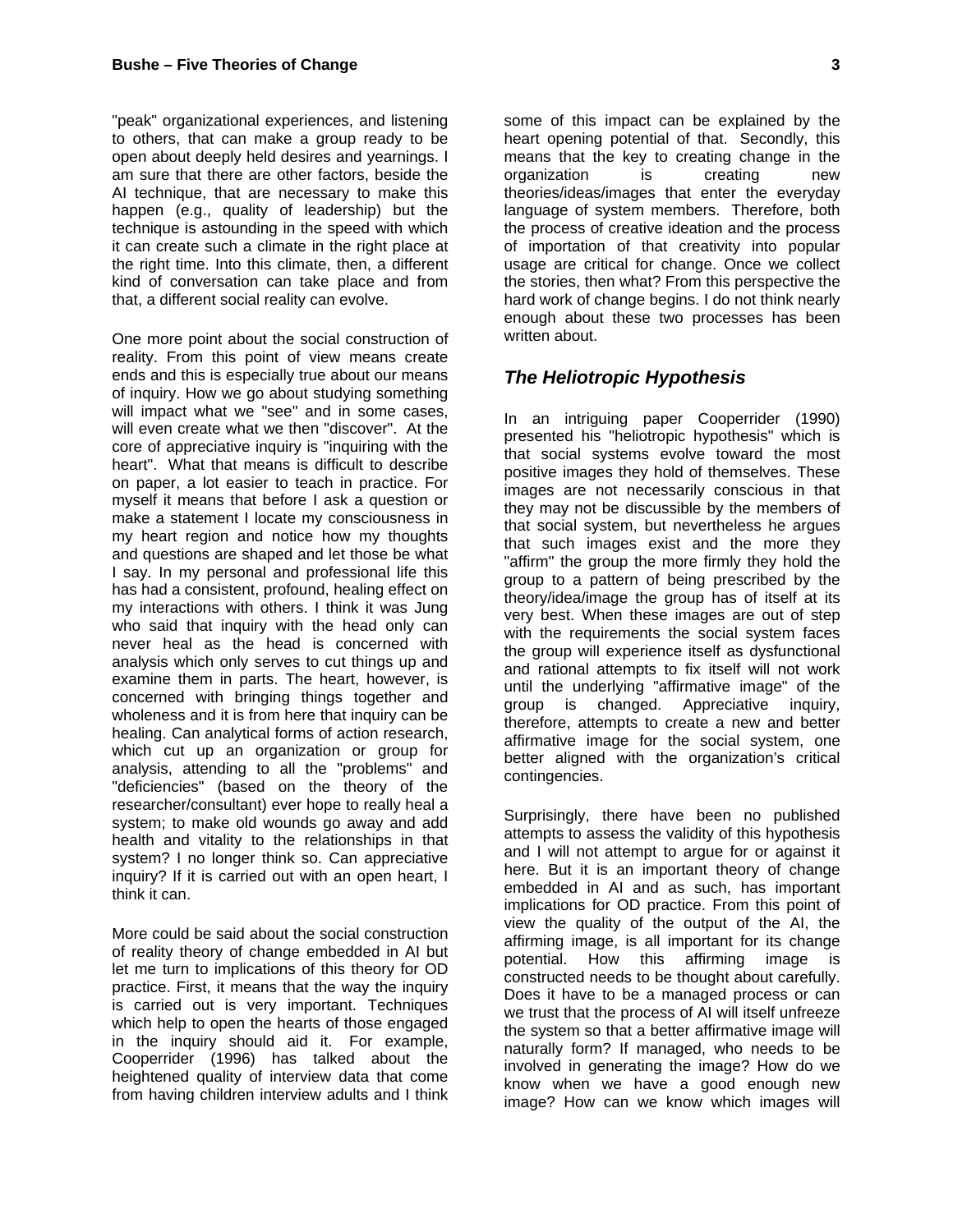"stick" while others fall quickly into disuse? These are the sorts of questions that the AI practitioner, operating under this theory of change, ought to have answers to.

### *The Organization's Inner Dialogue*

Now we turn to 3 theories of change that have been evoked for me by AI. The first I call changing the organization's inner dialogue and it comes from the observation that if you think of organizations using the metaphor of human consciousness, with many different voices saying things within one's mind, there are layers of awareness in the organization, just as there are in the human mind, of what is being said. In the human mind we have the most conscious layer, which tends to be a rational layer, of things we are aware we are saying to ourselves. The organizational analog for this are the things that are said between people in "official" meetings of the organization – things that are said out loud so that everyone present can hear. These are events like committee meetings, departmental meetings, workshops and offsite retreats, strategic planning sessions and the like. This I call the conscious, rational part of the organizational mind. What is said here is "discussible" by all employees who are in attendance and in that sense the organization as an entity is consciously aware of it.

Between and around events, however, are things people talk about in smaller groups or in confidential conversations. Often these entail interpretations and judgements about the events that these people would not verbalize in an "official forum of organizational business", like a meeting. As such, the organization as an entity is only partially aware and to the extent that these perceptions, interpretations and judgements are not discussible in any official forum of organizational business, they are out of awareness. They are like the "inner dialogue" of the human mind that operates at a subconscious level. In individuals these are the day dreams that we quickly forget or may not even notice that we are having, the patterns of thinking and judgement that operate just out of awareness but powerfully effect our conscious, "rational" thoughts. Psychologist call these scripts or schemas and some therapies, like neurolinguistic programming and rational-emotive therapy, operate mainly at this level of consciousness.

I want to suggest 3 things that can form the basis of using AI as a change strategy:

- 1 Organizations have an inner dialogue made up of the things people say to each other in small confidential groups that are undiscussible in official forums of organizational business.
- 2 This inner dialogue is a powerful stabilizing force in social systems that accounts for the failure to follow through on rationally arrived at decisions. It is here where people's real thoughts and feelings about what is discussed in official forums are revealed and communicated.
- 3 This inner dialogue is mainly carried through the stories people tell themselves and each other to justify their interpretation of events and decisions.

The change theory is: If you change the stories you change the inner dialogue. Nothing the "rational mind" decides it wants will actually happen if the "inner dialogue" is resistant to it.

When people talk in the hallways and over coffee it is often stories of past events that they use to justify the interpretations and judgements of current events. These stories get passed on and embellished with time and their historical veracity is irrelevant to the impact they have on how people make sense of organizational events. From this point of view AI can change an organization if it changes the stories that circulate in the organization's inner dialogue. Let me give an example.

One organization I work with has a strong and deep (but changing) inner dialogue about the lack of "real leadership" in the organization. Of course this is not discussed in official forums. Just the opposite. Those in authority are praised and accolades given for their leadership prowess. But in the inner dialogue, just the opposite happens. Authorities are described as gutless wonders who have no integrity, blow with whatever wind is strongest and can only be relied on to act politically in their best interest. Little wonder then, that almost none of the "soft" organizational strategies agreed upon during a major strategic planning exercise had been implemented three years later. In an appreciative inquiry into leadership, people in this organization interviewed their executives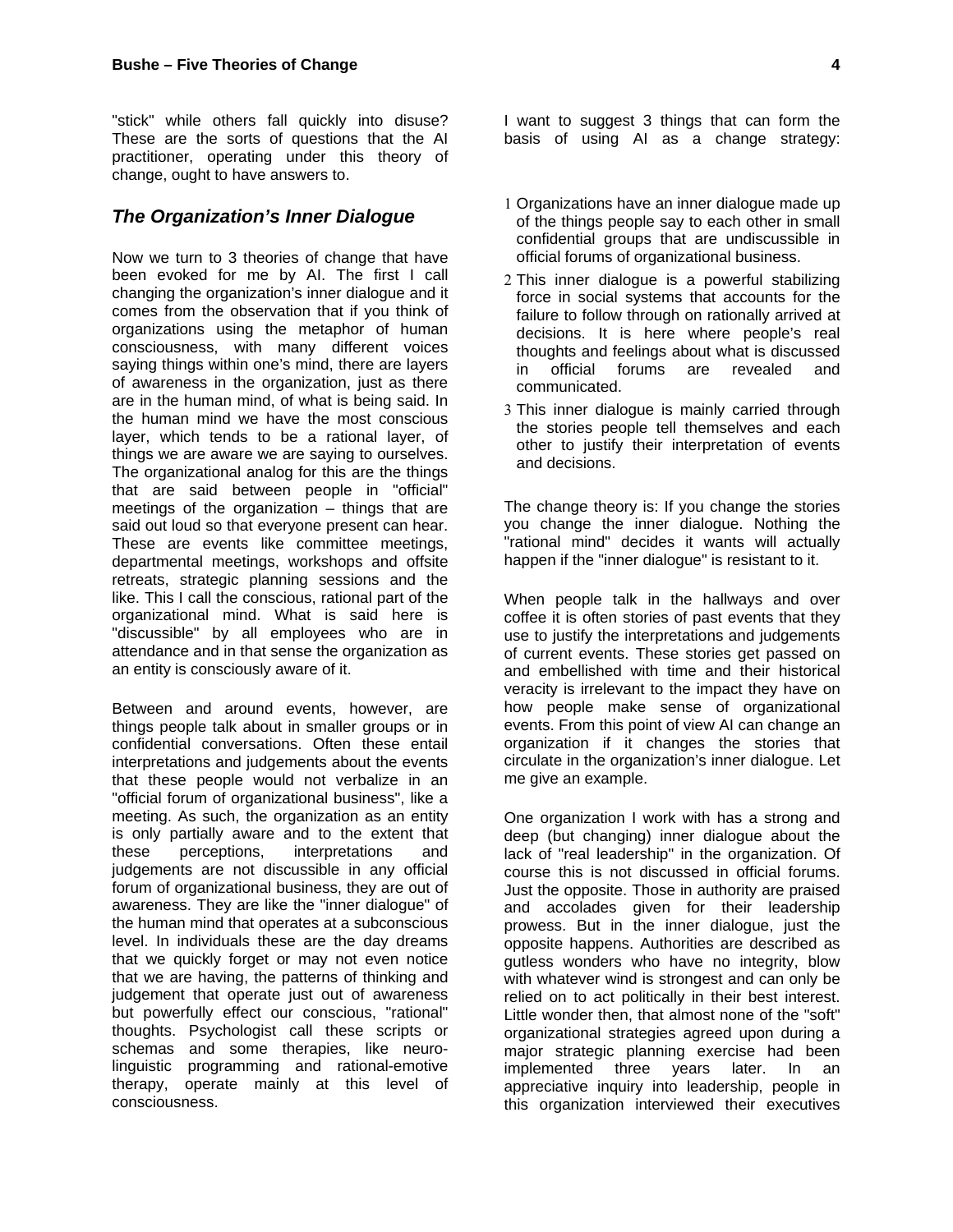about the greatest acts of leadership they had seen in the organization as well as what they would considered their own peak leadership experiences.

The interviewees were stunned by the stories their leaders told – almost always stories about great personal integrity and courage where someone took the "right" stand even though it was politically unpopular or highly risky. Stories about events from the past that involved these leaders were radically changed as new appreciations about the motives and meanings behind their actions evolved. As these stories changed, greatly different interpretations of the current actions of leaders began to emerge in the parts of the organization that had been involved in the appreciative inquiry. Leaders were now being supported by the inner dialogue where in the past they were resisted, and some really different organizational strategies were implemented in the "soft" side of the business.

From this theoretical point of view, the key to OD practice is the stories and the way in which these are communicated to others in the organization. Those most impacted by the new stories are those who get to hear them, first hand, from those who tell them. Finding ways to help make that happen are clearly important. The use of interview protocols where people simply capture a few key images or "quoatable quotes" does not make sense from the inner dialogue view of change. Rather, what is required are richly woven short stories, written in the first person. The interviewer's job is not to simply transcribe what the interviewee said, like a journalist, but to use the craft of the literary writer to make a document full of vignettes that will invite and delight those who read them. As well, it is critical that the data not be anonymous, as in typical action research feedback reports, but directly attributed to whomever the story came from. Following on from the logic of the inner dialogue view, it might even be better to skip the writing all together and help people really hear each other's stories. Some possibilities are using edited videotapes of people telling their stories and bringing large numbers of people together where individuals take turns at a microphone telling their stories. From the inner dialogue view of change, what is critical to creating change is not the generation of new images/theories but the telling and retelling of stories that create new and more

efficacious meanings that support organizational evolution.

# *Resolving Paradoxical Dilemmas*

Another way in which I have seen AI lead to developmental change is in offering images that resolve paradoxical dilemmas for groups (Bushe 1998). All groups, especially those in organizations, face paradoxical requirements where they are asked to simultaneously do mutually incompatible things. In one study I was able, in about 2 hours, to help project managers in an MIS organization list 28 paradoxical requirements they experience in their organizational life. These are things like organizational injunctions to "staff up projects to ensure the best people are doing the work" and "staff up projects to ensure developmental opportunities for staff"; "always meet deadlines" and "never give customers defective work"; and so on. For the most part managers find ways to work around such paradoxical dilemmas and they get the work done in spite of them. But as Smith and Berg (1987) point out, groups can become stuck in a paradox where the nature of the paradoxical dilemma facing the group is unconscious or undiscussible. In such a case, a group will look and feel "stuck", constantly repeating failing patterns, finding itself with the same issues over and over that never seem to get resolved, all the while losing energy and motivation to continue operating as a group.

An AI with a team can evoke stories and images that aid the team in moving through the paradox it is stuck in. Let me give an example. An "empowered work team" of analysts was stuck over what Smith & Berg (1987) call the paradox of authority. The issue was that people were not willing to authorize others to act on the group's behalf but at the same time some wanted authority to act on the group's behalf in dealing with others in and outside the organization. The group had not discussed the problem this way. Rather, a sense was developing that "this empowered work team stuff just doesn't work" as the group became paralyzed by the inability of members to take action without having to convene a meeting of the group to get sanction. This was experienced by all as very frustrating.

As a team building intervention each member described to the whole team the best team he or she had ever been a member of (Bushe &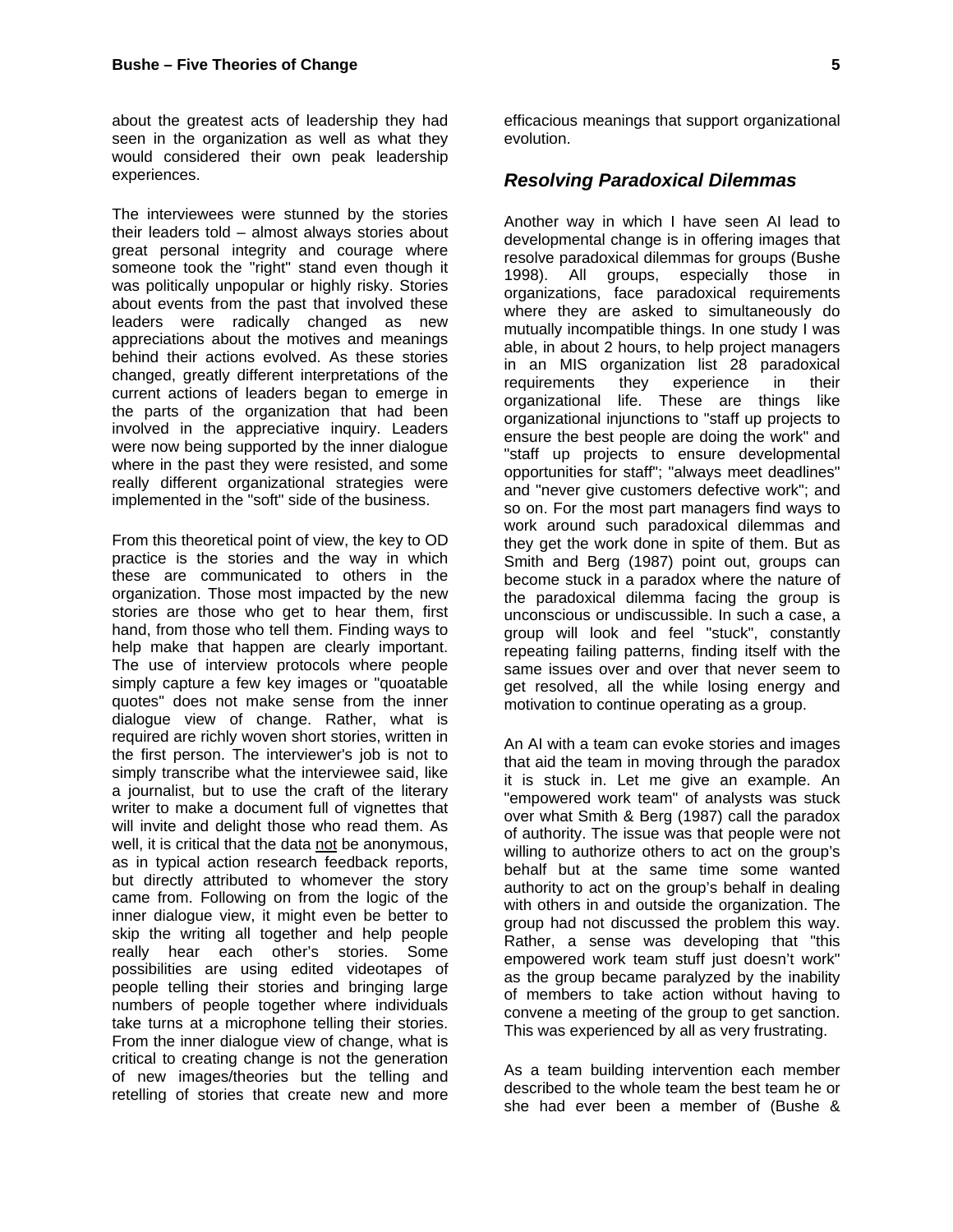Coetzer, 1995). One member told the story of working on a charity fund-raising drive with people who had been loaned, full time for 3 months, from their respective companies. Each person had pursued independent, creative initiatives in raising funds while at the same time fully supporting the initiatives of others. There was a program of activities to be done that had built up over the years and was fully documented for them. Over and above that, individuals pursued the group's core mission however they thought best.

The team reacted a little differently to this story than it had to others. Members were quieter and more withdrawn. It then dawned on me that this story offered a way out of the authority paradox (which, at the time, was one of a number of alternative explanations I had for their stuckness). I asked how the group was able to let others have free reign without fearing someone, due to inexperience or eagerness, would get them into a bind? He said "we decided we had no way of knowing if we could trust each other so we figured we had more to lose by not trusting than by trusting". At this another member piped in "so trust costs less".

The image of "trust costs less" blended this groups bottom-line business identity with the essential element for the resolution of the paradox. Because it was such a novel combination of those words, it opened up new gateways to emotional issues in this group. They were able to explore what the *price of distrust* was. Some were angry about how much other's distrust had *cost them*. People were able to admit that they hadn't felt trusted, hadn't been trusting others and that they believed trust would cost less. From there it was easy to decide on the "core program" and general objectives for individual initiatives.

It is probably true that all sizes of social systems can become stuck in an undiscussible paradoxical dilemma. One way out, and perhaps the only way out, is the development of new images that jostle conventional thinking and offer new ways of acting. Take for example the impact the image "sustainable development" had on what, to that point, seemed the intractable opposition of the business community and environmentalists. From this point of view, then, the change potential of AI is in it's capacity to offer such images. The implications for OD

practice lead to very different implementation scenarios. For instance, we would want to have some kind of diagnosis, or set of hypothesis, about the kinds of paradoxical dilemmas facing the system before we begin the inquiry so that we can be sensitive to possible ways out presented in the stories. We would be most concerned with 'word smithing", the creation of an image that captures people's energy and offers the solution to the dilemma they are caught in. The conduct of an AI from this perspective requires a much greater consultant, manager, or researcher-driven focus than one from any of the other change perspectives where there is a greater emphasis on fostering openness to what emerges from the collective inquiry.

## *Appreciative Process*

While the first four theories I have described relate to AI as an action research process, "appreciative process" (Bushe & Pitman, 1991) is more a change agent technique. I mention it here because the theory of appreciation and its impact on organizations is clearly an important justification for appreciative inquiry (Cooperrider, 1991; Barrett, 1995) and because it has had the greatest personal impact on my consulting practice. It has also considerably influenced my thoughts on Leadership, that part I call the Appreciative Self (Bushe, 2001)

Appreciative process theorizes that you can create change by paying attention to what you want more of rather than paying attention to problems. Cooperrider's (1991) review of the research on sports psychology, the Pygmalion effect and brain functioning supported the ancient wisdom that you get more of whatever you pay attention to. As a change technique, appreciative process involves *tracking* and *fanning.* Tracking is a state of mind where one is constantly looking for what one wants more of. It begins with the assumption that whatever one wants more of already exists, even if in small amounts. Fanning is any action that amplifies, encourages, and helps you to get more of whatever you are looking for.

Recently I had a group of Executive-MBA students use appreciative process to create a change in any social system they chose. We were all blown away by the results. For example, one manager's "problem person"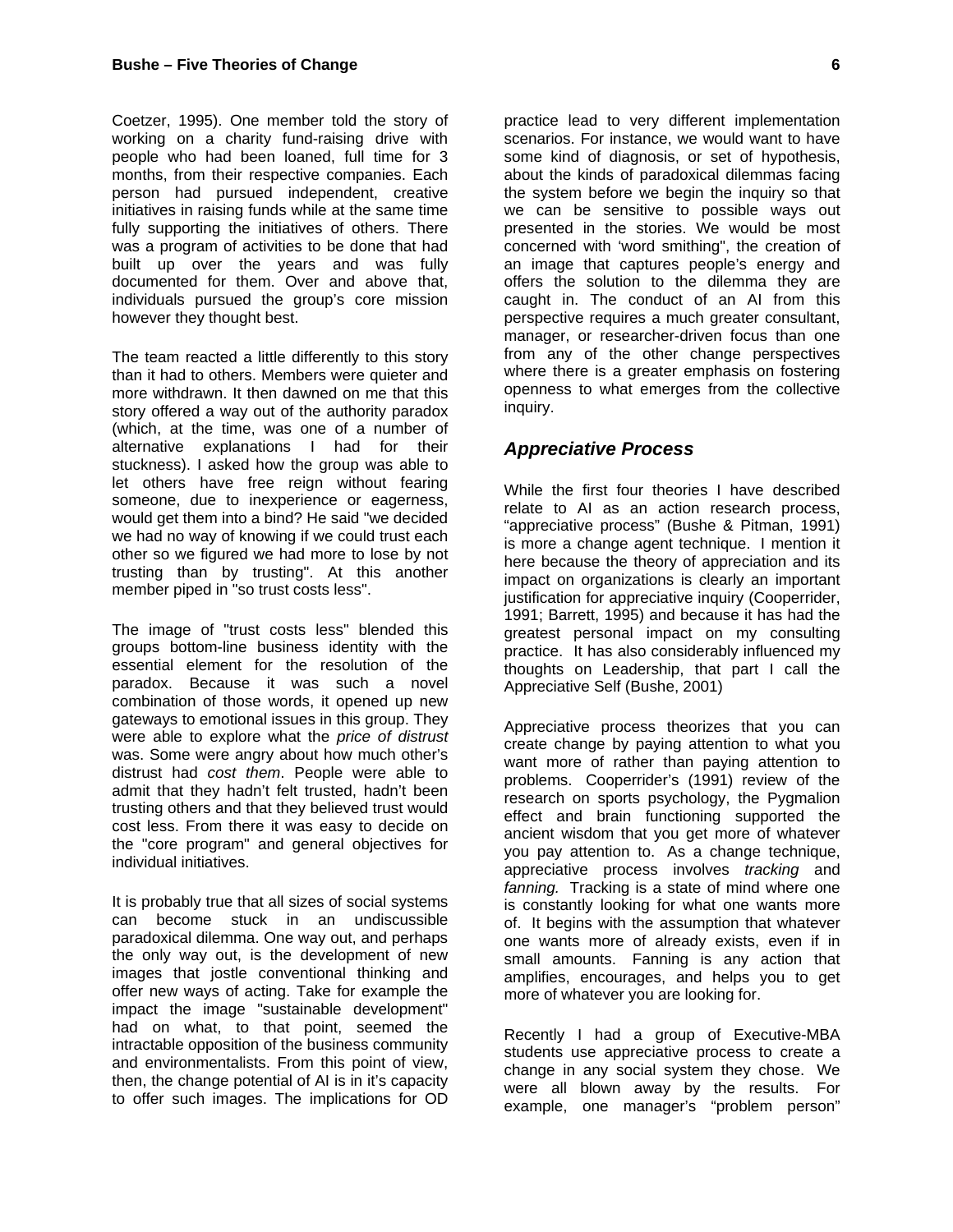became his star employee when he looked for examples of her being a star. Another manager's conflicted and competitive team became a cohesive, cooperative unit when he looked for examples of cohesion and cooperation. Those using it with spouses or children felt that major positive transformations had occurred in their families.

It would be a mistake to say these are only examples of behavioral modification – of reinforcing desired behaviors. While there is some of this, the most critical part of appreciative process required for it to work is a change in the consciousness of the change agent. It begins with an act of belief, often in the face of accumulated evidence to the contrary. It requires a real change of "attitude" for those of us used to being "critical" or providing "corrective feedback". It seems much easier for many of us to know what is missing, what we don't want, what is lacking in others and ourselves All too often the main themes of discussions in organizations are what isn't working, what is wrong, what goals or standards are not being met. What is the impact of that on us? As my EMBA students found out, it seems to be more difficult and take more effort to notice what isn't missing and get clear about what we really want more of.

While working with a manager who can be bossy, sarcastic, demeaning and nasty, I worked on "seeing" the part of him that is compassionate, wise and wants to be a good leader. The result was that I not only observed much more compassionate and wise behavior, but the part of him that wants to be that way recognized me as an ally and we developed a deep, trusting relationship. I am sure that would never have happened if I had mainly paid attention to the behavior I didn't like. As I was to find out, he was well aware, usually after the fact, of his own meanness. He still acts "poorly", but not as often and as people who work for him come to see him as I do, with not nearly as harmful an impact.

From this point of view, then, appreciative inquiry creates change by focusing attention on where things are working and amplifying them through fanning. Utilizing such a theory, the collection of stories and creation of generative images is not nearly so important, perhaps not even necessary. Instead, what is necessary is a

change in the problem oriented, deficiency focused consciousness of those intervening into the system to an appreciative one that believes that there is an abundance of good people, processes, intentions and interactions, just waiting to be seen and fanned.

#### *Summary*

In this paper I have reviewed five different theories of change that someone using appreciative inquiry could operate from in an organization development intervention. These are the social construction of reality, heliotropic hypothesis, the organizational inner dialogue, paradoxical dilemmas and appreciative process theories of change. In an earlier paper I argued that the development of AI as an OD intervention would depend on creation of new theory and that good practice would follow (Bushe, 1995). I am even more convinced of it now as I increasingly see evidence of attempts to do appreciative inquiry simply by asking people for "best of" stories with little theoretical or practical consideration of how this will lead to change in the systems being studied. Appreciative inquiry can be a truly revolutionary way in which we study and change social systems. Being someone, however, who believes that balance is where we find the "natural good", I think appreciation needs to be balanced with critical thinking to lead us there.

#### **References**

Barrett, F.J. (1995) Creating appreciative learning cultures. *Organizational Dynamics*, Fall 24:2, 36-49.

Barrett, F.J., Thomas, G.F. & Hocevar, S.P. (1995) The central role of discourse in largescale change: A social construction perspective. *Journal of Applied Behavioral Science*, 31:3, 352-372.

Bushe, G.R. *[Clear Leadership](www.clearleadership.com)*. Palo Alto: Davies-Black.

Bushe, G.R. (1998) Appreciative inquiry with teams. *Organization Development Journal,*  16:3, 41-50.

Bushe, G.R. (1995) "Advances in appreciative inquiry as an organization development